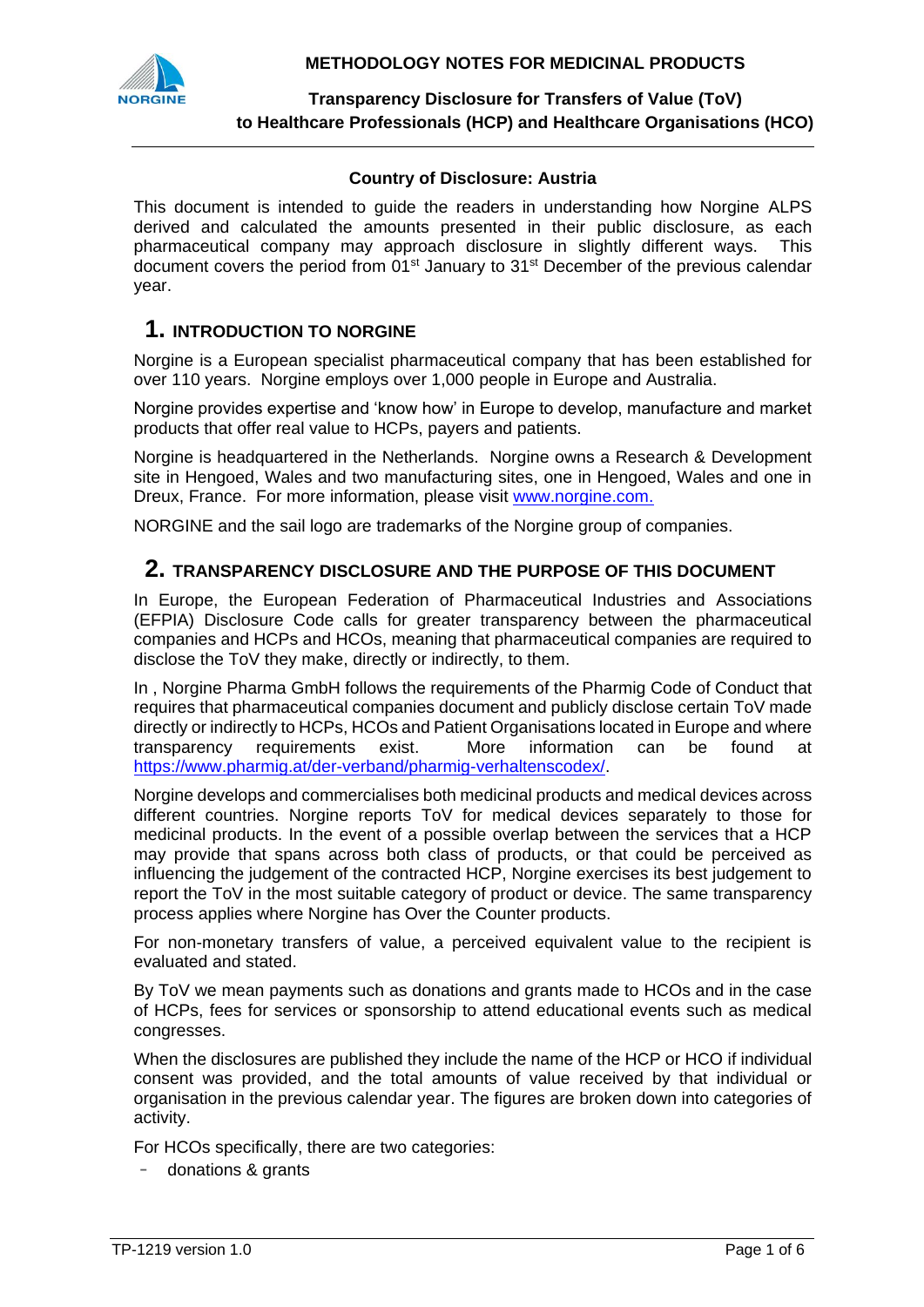

**Transparency Disclosure for Transfers of Value (ToV) to Healthcare Professionals (HCP) and Healthcare Organisations (HCO)**

- contribution to costs related to Events (sponsorship agreements).

For HCPs and HCOs the categories are:

- contributions to costs related to events (such as registration fees, travel and accommodation for attending medical congresses, etc.)
- fees for services and consultancy (for example, speaker fees, consultancy).

Payments made for R&D non-clinical studies, clinical trials and non-interventional studies prospective in nature are disclosed in aggregate.

The ToVs are disclosed on the Norgine corporate website [\(www.norgine.com\)](http://www.norgine.com/).

### **3. DEFINITIONS**

Norgine has kept the EFPIA Code definitions of HCP and HCO.

**Healthcare Professional (HCP):** Any natural person that is a member of the medical, dental, pharmacy or nursing professions or any other person who, in the course of his or her professional activities, may prescribe, purchase, supply, recommend or administer a medicinal product and whose primary practice, principal professional address or place of incorporation is in Europe or where transparency requirements exist. For the avoidance of doubt, the definition of HCP includes: (i) any official or employee of a government agency or other organisation (whether in the public or private sector) that may prescribe, purchase, supply or administer medicinal products and (ii) any employee of a Member Company whose primary occupation is that of a practising HCP, but excludes (x) all other employees of a Member Company and (y) a wholesaler or distributor of medicinal products.

For the purposes of disclosure, Norgine regards all employees of the national public health service or any private Healthcare Provider as HCPs regardless of their professional status. In addition, Norgine regards all registered or qualified HCPs as within the scope of disclosure regardless of their national public health service status. Thus retired HCPs fall within scope and academic staff who provide clinical services and support too. In addition, payers are also included within this definition.

The salary and benefits of members of staff that are solely employed by Norgine as physicians are outside the scope of this disclosure. Any Norgine employee whose primary occupation is that of a practising HCP are in scope of this disclosure. ToV to that group will therefore be disclosed, including their salary from Norgine.

**Healthcare Organisation (HCO):** Any legal person (i) that is a healthcare, medical or scientific association or organisation (irrespective of the legal or organisational form) such as a hospital, clinic, foundation, university or other teaching institution or learned society (except for patient organisations within the scope of the EFPIA Patient Organisations Code) whose business address, place of incorporation or primary place of operation is in Europe or where transparency requirements exist or (ii) through which one or more HCPs provide services. For the purposes of disclosure, Norgine regards healthcare associations and steering committees made of HCPs as HCOs.

Norgine collectively refers to HCP, HCO and Patient Organisations as Healthcare Customers.

**Transfer of Value:** a direct or indirect ToV, whether in cash, in kind (e.g. provision of administrative support) or otherwise, made, whether for promotional purposes or otherwise, in connection with the development or sale of medicines. A direct ToV is one made directly by a company for the benefit of a recipient. An indirect ToV is one made on behalf of a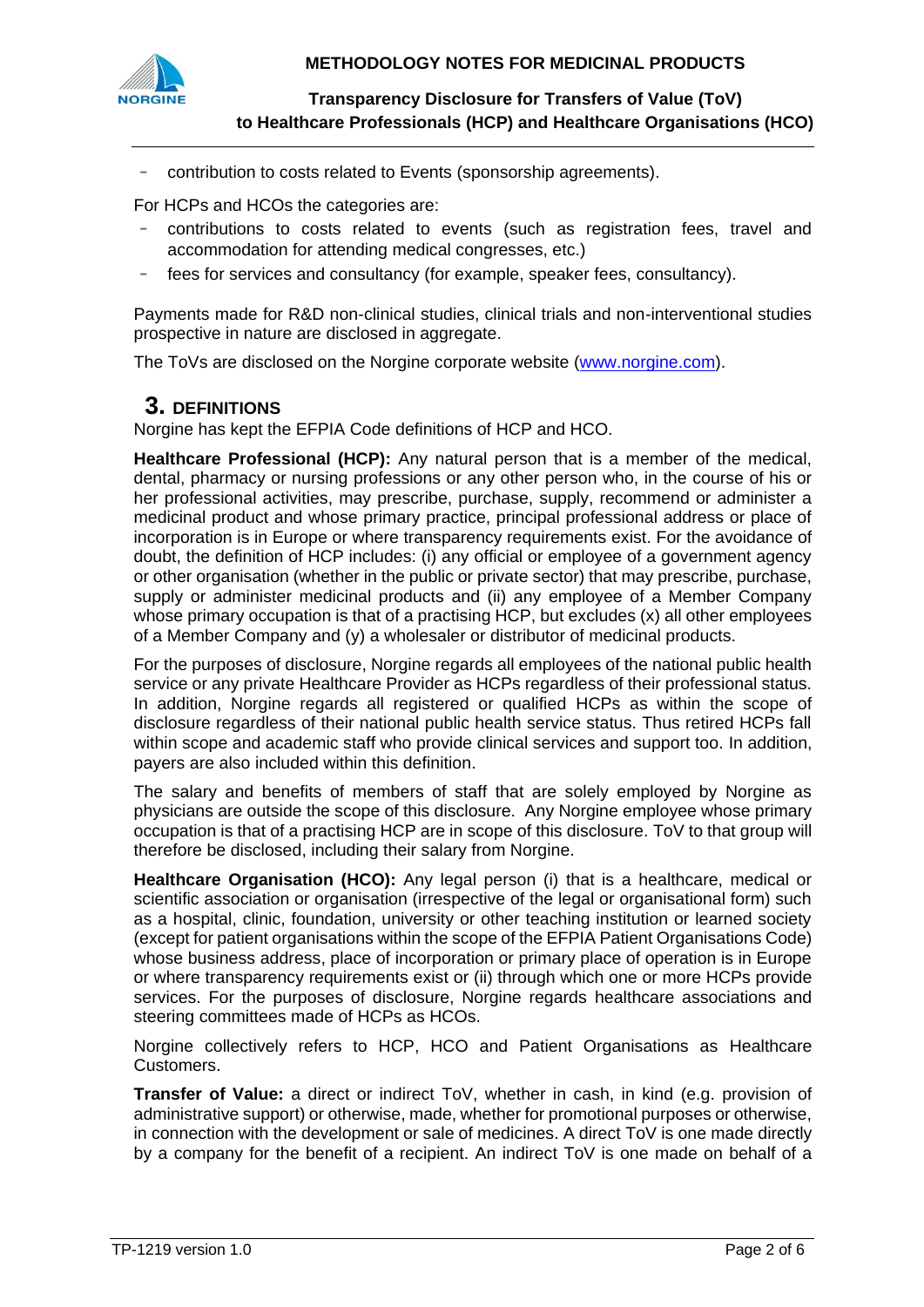

### **Transparency Disclosure for Transfers of Value (ToV) to Healthcare Professionals (HCP) and Healthcare Organisations (HCO)**

company for the benefit of a recipient or through an intermediate and where the company knows or can identify the recipient that will benefit from the ToV.

**Donations and Grants**: collectively means those donations and grants (either in cash or benefits in kind or otherwise) to institutions, organisations or associations that are comprised of HCPs and/or that provide healthcare or conduct research. Grants are provided to fulfil a specific purpose, but for which the specific activities needed to undertake it have not been defined. They are only allowed if: (i) they are made for the purpose of supporting healthcare or research; (ii) they are documented and kept on record by the donor/grantor; and (iii) they do not constitute an inducement to recommend, prescribe, purchase, supply, sell or administer specific medicinal products. Donations and grants to individual HCPs are not permitted.

# **4. DATA PRIVACY & CONSENT**

Norgine fully supports the concepts of transparency and applicable regulations including data protection laws and obtains permission from individual HCPs and HCOs prior to disclosing personal data such as individual ToV made to them and attributable by name. Where a HCP or HCO does not grant consent, the payments are disclosed in aggregate and instead Norgine publishes the number of HCPs and HCOs that did not give their consent and the total amount paid to them. disclosure and revoke their consent at any time, and Norgine has to abide by their preferences.

In the spirit of transparency, Norgine actively seeks the consent to disclose all of its ToV and new consent is sought for each new interaction or project.

HCPs and HCOs have the right to opt out from individual disclosure and revoke their consent at any time, and Norgine has to abide by their preferences.

Where permission has not been obtained or where the individual HCP or HCO has refused to provide consent on an individual basis, Norgine declares the total spend as an aggregate figure.

# **5. RESEARCH AND DEVELOPMENT (R&D)**

All payments to HCPs and HCOs related to R&D are disclosed as one aggregate figure under R&D ToV. Costs that are subsidiary to these clinical trial activities are also included in the aggregate amount.

For the purpose of disclosure, R&D ToV are ToV to a HCP or HCO related to the planning or conduct of:

- non-clinical studies (as defined in the OECD Principles of Good Laboratory Practice)
- clinical trials (as defined in Directive 2001/20/EC)
- non-interventional studies that are prospective in nature and involve the collection of data from, or on behalf of, individual or groups of health professionals specifically for the study.

R&D ToV made by Clinical Research Organisations (CRO) on behalf of Norgine to HCPs or HCOs are declared by Norgine as part of the R&D aggregate disclosure, in each relevant country.

# **6. TRANSACTIONS**

Transaction Date versus Service Delivery Date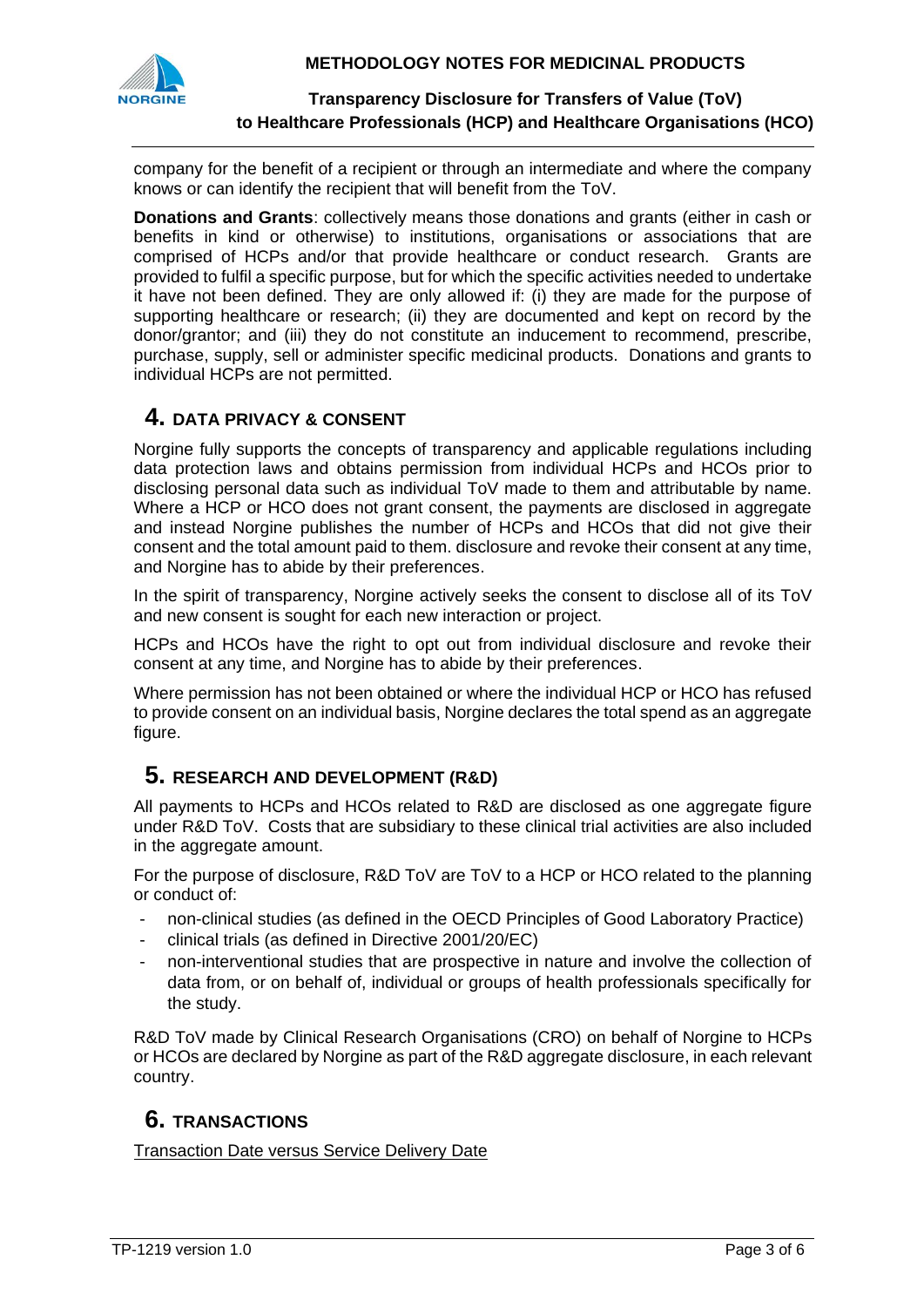



### **Transparency Disclosure for Transfers of Value (ToV) to Healthcare Professionals (HCP) and Healthcare Organisations (HCO)**

Norgine handles and declares the ToV from the time of payment to the Healthcare Customer, i.e. the transaction date, rather than when the service, interaction or event actually occurred. This means that there could be some instances where the ToV disclosed this year are reported next year, and also ToV related to last year made this year.

ToV will always be paid after the engagement has taken place, with the exception of grants (see definition). Grants will be paid before the event actually takes place, or the purchase to what the grant is for.

#### Management of Multi-Year Contracts

In a similar spirit to the above point, where projects run for several years, Norgine declares the amount paid relevant to the year in which each part of the payment was made. Thus a project which spans 2 calendar years and includes several individual ToVs during that time will have two associated disclosures (i.e. one for each calendar year showing the value of the transfer made in the specific calendar year).

### VAT

Fees and honoraria consultancy typically exclude VAT and recoverable local taxes.

Expenses related to an event or meeting (travel, accommodation, taxi) may include VAT or local taxes where applicable.

VAT, if included, is the national VAT of the country where the spend is incurred, i.e. 20% in Austria.

#### Handling of Currency and Exchange Rates

The values in the disclosure template are expressed in local currency, i.e. in Euro for the data, regardless of whether the HCP or HCO was originally paid in that currency.

Where values had to be converted into Euros from another currency, the exchange rate used was the actual Conversion Rate at the time of the transaction. For additional information, please contact [contact@norgine.com.](mailto:contact@norgine.com)

# **7. COMPLICATED PAYMENT ROUTES**

#### Payments to Charity and Third Parties

Occasionally, a HCP who has provided a service to Norgine may ask for their fee to be paid to charity or a third party instead. Norgine does not allow this practice, and the disclosure is made against the individual HCP because the contract is between Norgine and the HCP, the HCP provided the service and received the transfer of value. It is up to the HCP to transfer the payment upon receipt to a charity or third party of their choice should they choose to do so, and that further transaction is outside the control of Norgine.

Norgine regularly contracts with advertising agencies, congress organisers and public relations agencies for services related to its business and where a HCP may be contracted to perform a service for Norgine. Norgine discloses any ToV made to the individual HCP by these third parties as if the payment had been made directly by Norgine to that HCP (i.e. as an indirect ToV).

#### Payments to HCO for services provided by individual HCP

Occasionally, a HCO may request that any services provided by its HCP employees must be a contracted through the HCO itself and cannot be contracted with the individual HCP. In the case that Norgine is contracting for the services of a named HCP, the ToV is disclosed under that named HCP. Any "administration fee" charged by the HCO is disclosed as a fee for service to that HCO. If the HCP does not receive any additional payment for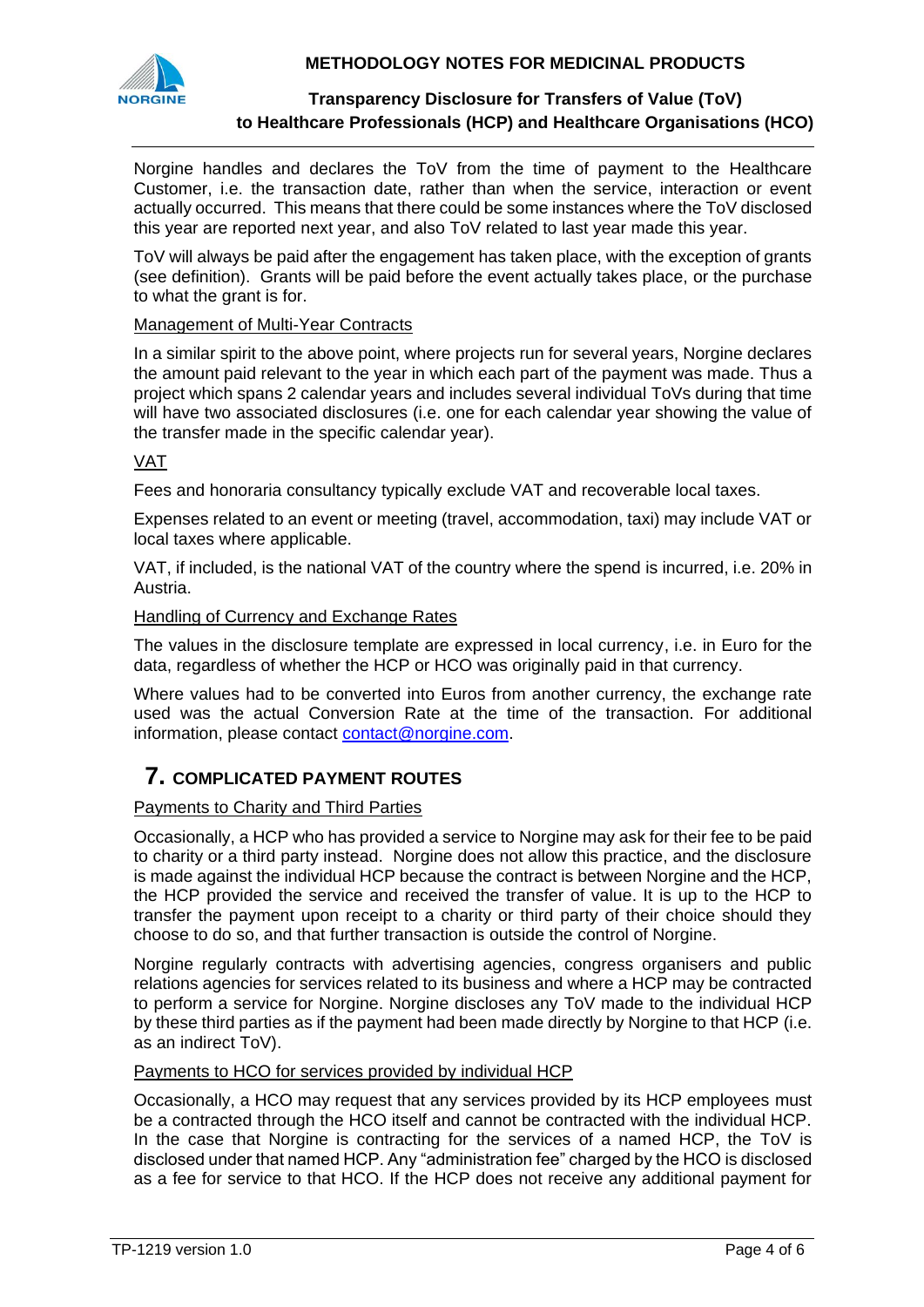

### **Transparency Disclosure for Transfers of Value (ToV) to Healthcare Professionals (HCP) and Healthcare Organisations (HCO)**

the service (e.g. because they are speaking at a meeting during normal working hours) then the full amount paid by Norgine will be disclosed against the HCO as a fee for service.

#### Private companies and associated charities

In the event of a HCP running a private company or partnership or charity for the purpose of their private income, any ToV made to that organisation will be regarded for disclosure purposes as a payment to the HCP directly.

## **8. MEDICAL EDUCATION GRANTS**

#### Grants to Independent Companies

From time to time, independent companies running medical education projects may request a grant from Norgine to sponsor or fund their work. In such case, Norgine has no influence over the detail of the project, and might not know whether or which HCP has been contracted. ToV are disclosed accordingly against the HCO.

#### Grants and Donations

When Norgine is asked to provide a grant or make a donation to a HCO to assist its employees to attend medical or scientific meetings (i.e. that could include the contribution to registration fees, or travel and accommodation), the associated ToV will be disclosed accordingly against the HCO, unless the request is associated with named individuals. If the request is associated with a named HCP, the disclosure is made as if the named HCP directly benefitted from the ToV. Where Norgine is not aware of the names of the HCPs receiving the support, the grant is declared against the HCO that made the request.

# **9. CONTRIBUTIONS TO MEETINGS**

Norgine discloses all payments made to medical associations and HCOs in relation to meetings. This includes direct funding such as sponsorship fees or the right to erect an exhibition stand, and indirect support such as providing a logistics agency or subsidising the cost of registration fees, travel and accommodation. Expenses to attend companyarranged meetings are also disclosed, and the detail of all these ToV are provided in the relevant line entry.

Costs related to subsistence are outside the scope of the disclosure since the meal costs are regulated by strict industry guidelines. Occasionally, subsistence may have to be included when it is not possible to single out the cost of the food because it is included as part of a general receipt containing other costs that must be disclosed.

In Austria, stand space provided to HCOs are calculated and disclosed per individual HCO.

Norgine supports the attendance of HCPs at medical and scientific meetings. Where costs are not individually itemised (e.g. the cost of a bus transferring a group of HCPs from an airport to a conference venue), the total cost is split equally between all those receiving the benefit.

# **10. CROSS-BORDER PAYMENTS**

Norgine has Affiliates in many countries within and outside the European Union.

ToV made by any Norgine entity is disclosed in the relevant disclosing template in the correct local currency of the practising Healthcare Customers. All disclosures are made in the country in which the HCP practices or in which the HCO is located.